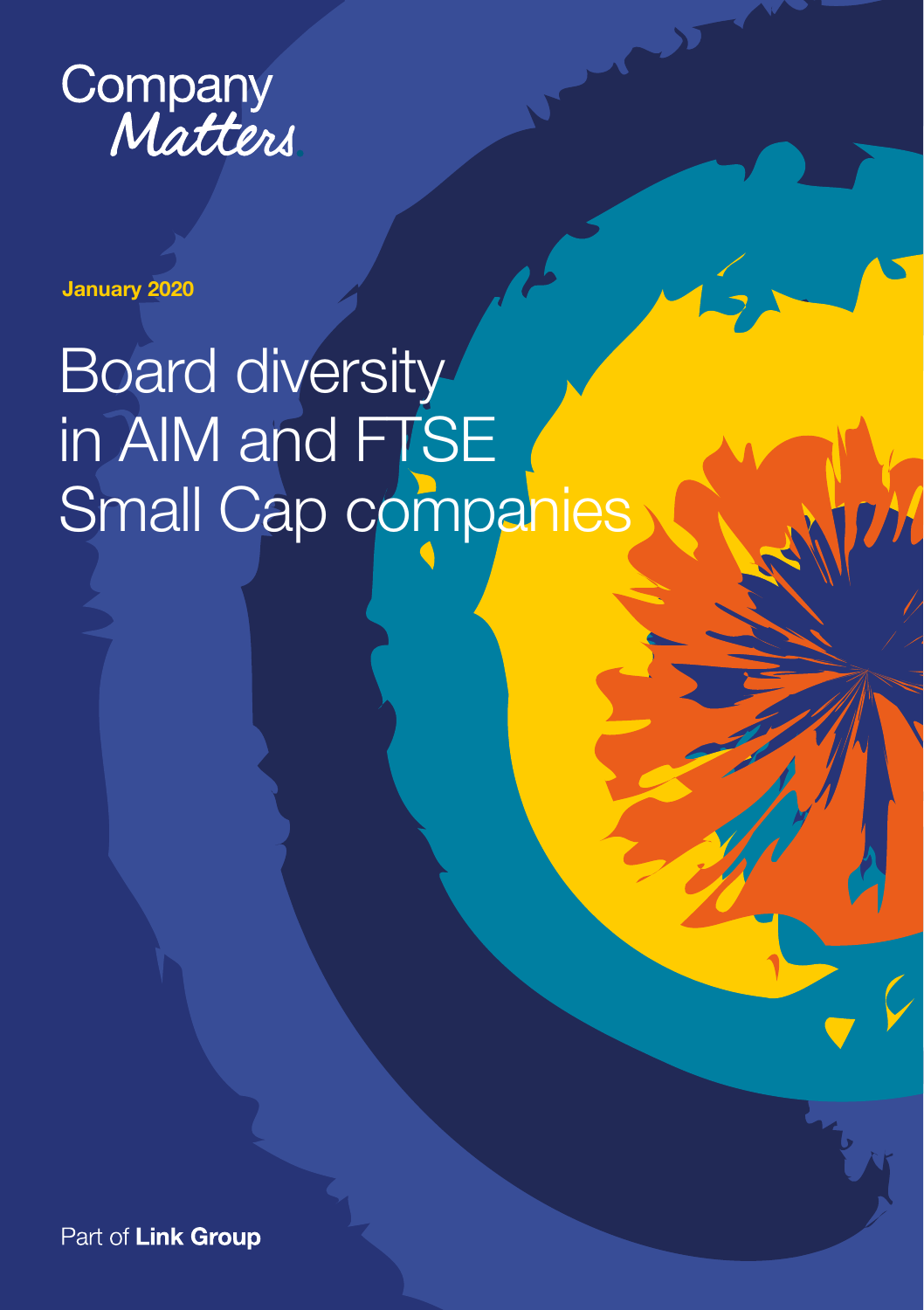Welcome to this first report on the important subject of 'diversity for smaller companies'.

Why did we undertake this piece of research? Easy, there is a lot of research measuring the FTSE 350 and whilst those companies account for a big slice of the economy not all of them are UK based and many are large global corporates. So is there merit in looking a bit wider and seeing what's happening below the FTSE 350? We think so. In our sample the companies are almost all UK and in the FTSE small cap or listed on AIM. An interesting and diverse group of businesses, but are they paying attention to what is happening from a societal perspective where the public want more transparency and to understand and trust business once again. Perhaps we can start to make greater and faster change with some of the smaller companies as opposed to expecting everything to come from some of the global monoliths of the FTSE 350 which can feel removed and distant. Can trust be built from smaller sound UK businesses 'doing the right things' and behaving as 'good corporate citizens'? So let's start by shining a light on some and see what is happening. Diversity and the metrics we have chosen are a starting point for a conversation and a foundation on which to build in the future, it is by no means perfect but it is a start.

Thank you to the entire Company Matters tribe who contributed to the collation of the data. A bigger thank you to Caroline Emmet and Paul Johnston aka the Techie Gurus who led the research. Welcome and thank you to Dr Scarlett Brown who brought together this report and provided external validation for the work.

We did it because we care about doing the right thing and we hope it leads to meaningful conversations which lead to meaningful actions in this area.

Yours



Tracey Brady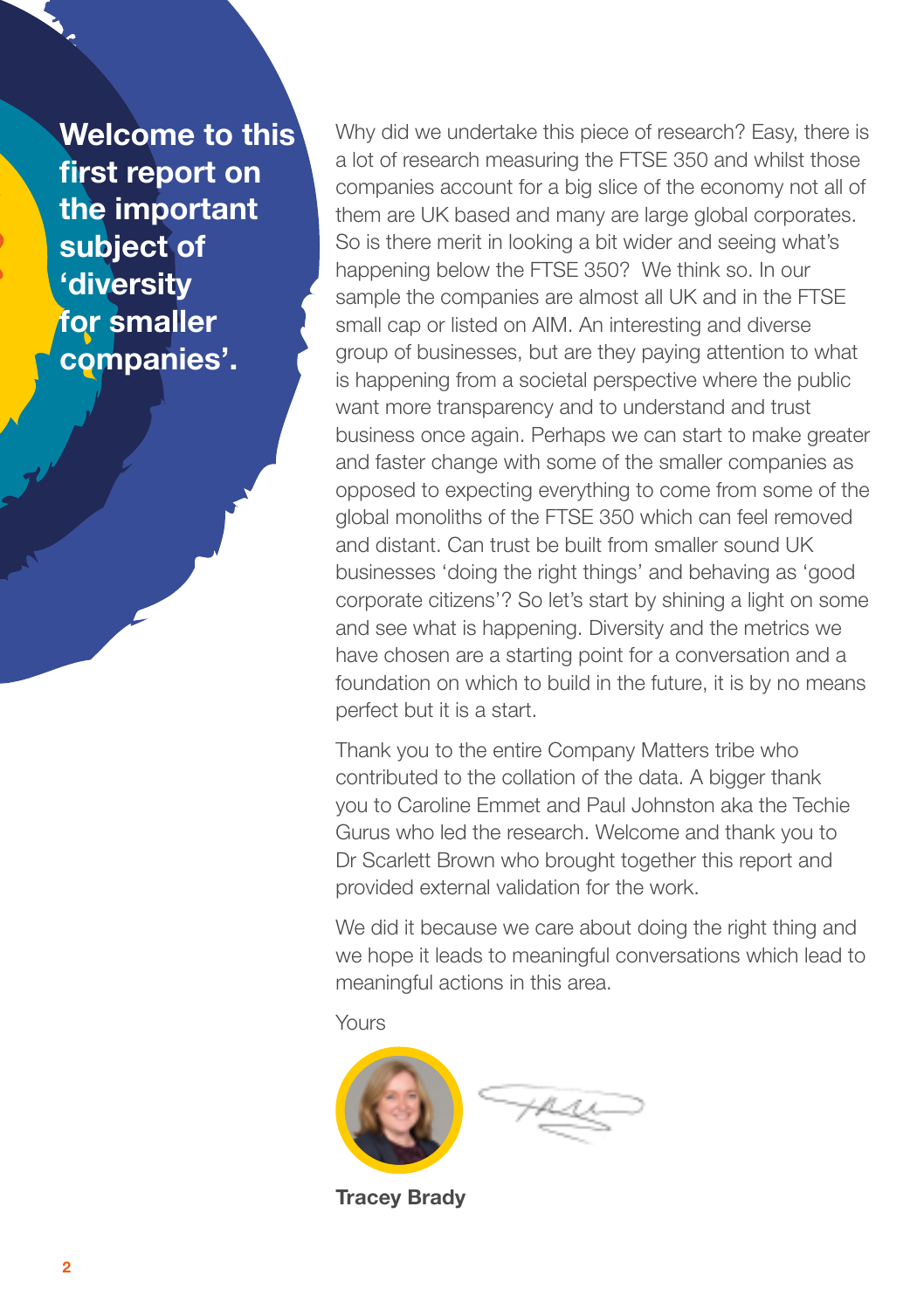### **Overview**

Board diversity has been on the agenda in the UK for the best part of a decade.

With an increasing focus on gender diversity, a target was set in 2011 for FTSE 100 companies to have a 25 per cent female board. This was met in 2015, after which the voluntary target was extended. The Hampton-Alexander review<sup>1</sup> raised the bar to 33 per cent for FTSE 350 companies which should be met in 2020.

Of course, diversity isn't just about gender. In 2017, Sir John Parker illuminated the issue of ethnic diversity, suggesting the FTSE 100 should have one director 'of colour'2 on their board by 2021 and the FTSE 250 by 2024. Although meeting this target seems less likely, ethnic diversity on boards is slowly increasing.

The idea of board diversity has gone from radical to widely accepted as what makes boards work well. Companies have seen growing pressure to up their game on values, purpose, stakeholder engagement and culture. Major investors are now more likely to vote against reelection of the nomination committee chair if demonstrable progress isn't made and if the minimum thresholds of female representation aren't met. Boards are not asking 'why' anymore, they're asking 'how?'

In the background, less attention has been on board diversity in companies below the FTSE 350, despite encouragement to consider and report on their diversity. This includes reporting on gender pay gap,

UK corporate governance code, QCA code, board diversity policy disclosure requirements and the Hampton Alexander Review. The results within shed a light on diversity in these companies.

We analysed the boards of 100 largest companies of the FTSE Small Cap index (FTSE SMC 100) and in the AIM 50 index by looking at their annual reports and appointments<sup>2</sup>. We reviewed their board diversity and how they report on their approach.

We've found that board diversity in these indexes is increasing but it remains low, particularly in the AIM UK 50. In these companies, 15 per cent of directors are women and 36 per cent have all-male boards. These figures are barely higher than the FTSE 100 in 2011.

We've seen more encouraging results in the top 100 companies of the FTSE Small Cap index which, at the time of writing, has a gender balance of 28 per cent women (better than the FTSE 250). This is fairly recent as 44 per cent of new appointments in this index over the last 18 months were women, which is a higher rate than the FTSE 350.

We can only hope this is the direction of travel. Women hold four to five per cent of executive roles in these companies and this is notoriously slow to change in all markets. The majority of these women are in CFO or DF roles, suggesting they have an 'easier' route for women to executive roles in the boardroom – even though women are no

<sup>1</sup> Hampton-Alexander Review, FTSE Women Leaders (November 2016 report and subsequent updates published annually).

<sup>2</sup> Further detail can be found in our methodology section on page 15. .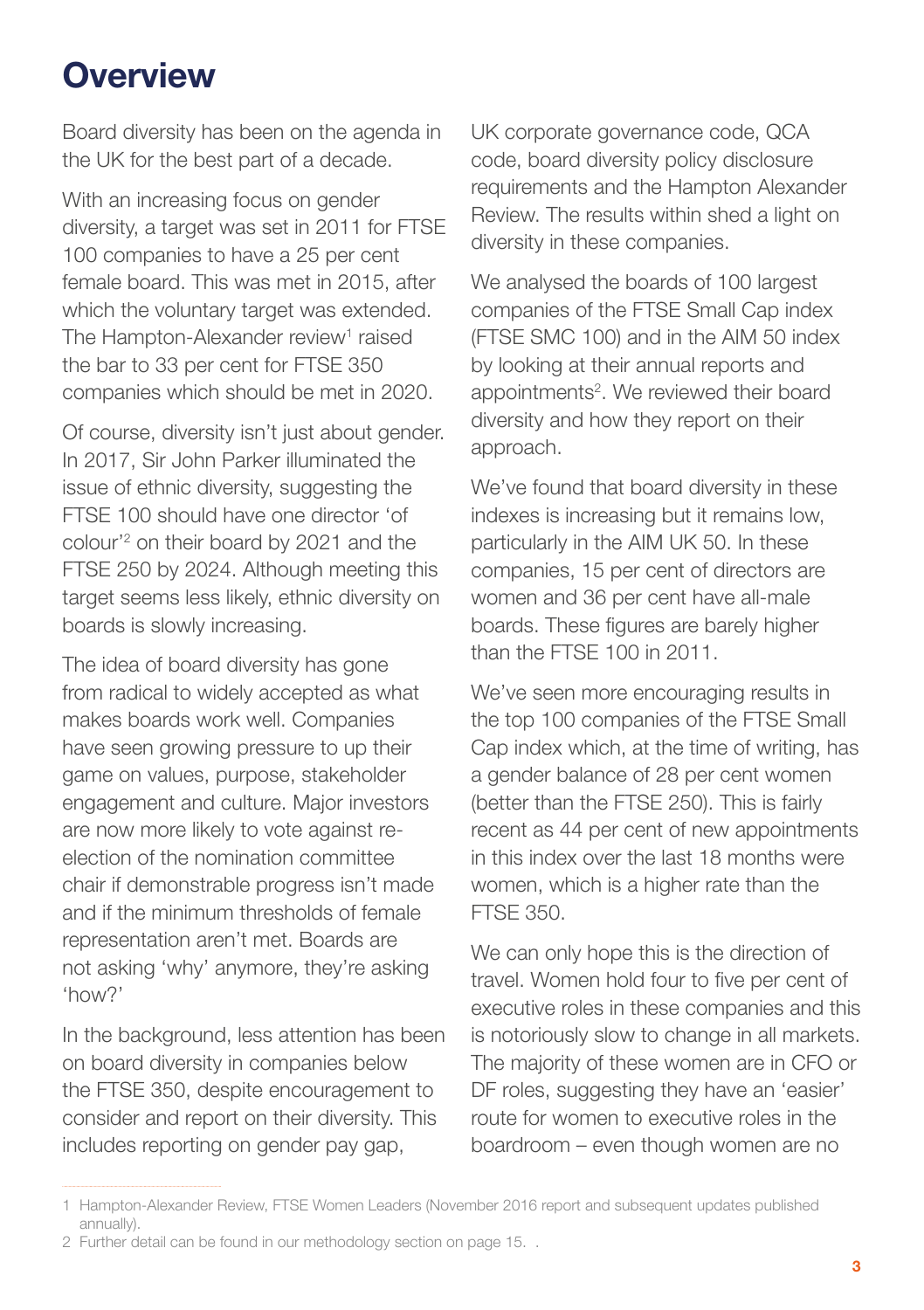more likely to have financial experience than men. This is similar to the FTSE 350 where 60 per cent of female executive directors are CFOs or FDs.3

Ethnic diversity is low on these company boards too, showing very little change. More than 95 per cent of directors are white and over 80 per cent of boards are all-white. There are some exceptions where a board has more than one non-white director, but these are rare and typically non-UK incorporated or domiciled.

We've found that these companies have greater age diversity on their boards, particularly in male directors who range from 40 to 80+. These is partly because male non-executive directors have longer tenures and are more likely to be in executive roles, which tend to be younger. The average age of directors is slightly lower than the FTSE 350.

Another big change in the last few years has been higher expectations for companies to report accurately and transparently on:

- Their board diversity policies
- How they're meeting targets (if at all)
- How their nomination committees account for diversity in appointments

This reporting should give investors and stakeholders better insight into their board processes, but a review by the FRC found that this is a fairly weak area of reporting in the FTSE 350.

We also found patchy reporting in our sample. In the FTSF SMC 100, more than half have basic or boilerplate reporting. Nearly one in six companies either state that they don't regard diversity as part of their appointments (ie an 'antidiversity' policy), or fail to meet the code's requirements by not mentioning diversity at all. Figures are even worse in the AIM 50 UK, where 42 per cent have no mention or policy on diversity.

Companies often have inconsistent statements about board diversity spread across three or more sections of their annual report, making it difficult to identify their position on diversity or how they demonstrate accountability for change.

There are still reasons to be optimistic. In the FTSE SMC 100, companies are affected by the scrutiny placed on the FTSE 350. Many are making their way towards 33 per cent women on boards at a similar rate. There are also a handful of companies taking their reporting seriously, giving investors and stakeholders good visibility into their policies and accountability.

But there's still a long way to go. A review of the AIM market's reporting shows there are many companies making no attempt to engage with the need to diversify their boards or senior management. This is crucial, because companies in this index are a major talent pipeline for FTSE 250 EDs and NEDs.

<sup>3</sup> Cranfield University Review of Women on Boards, 2019.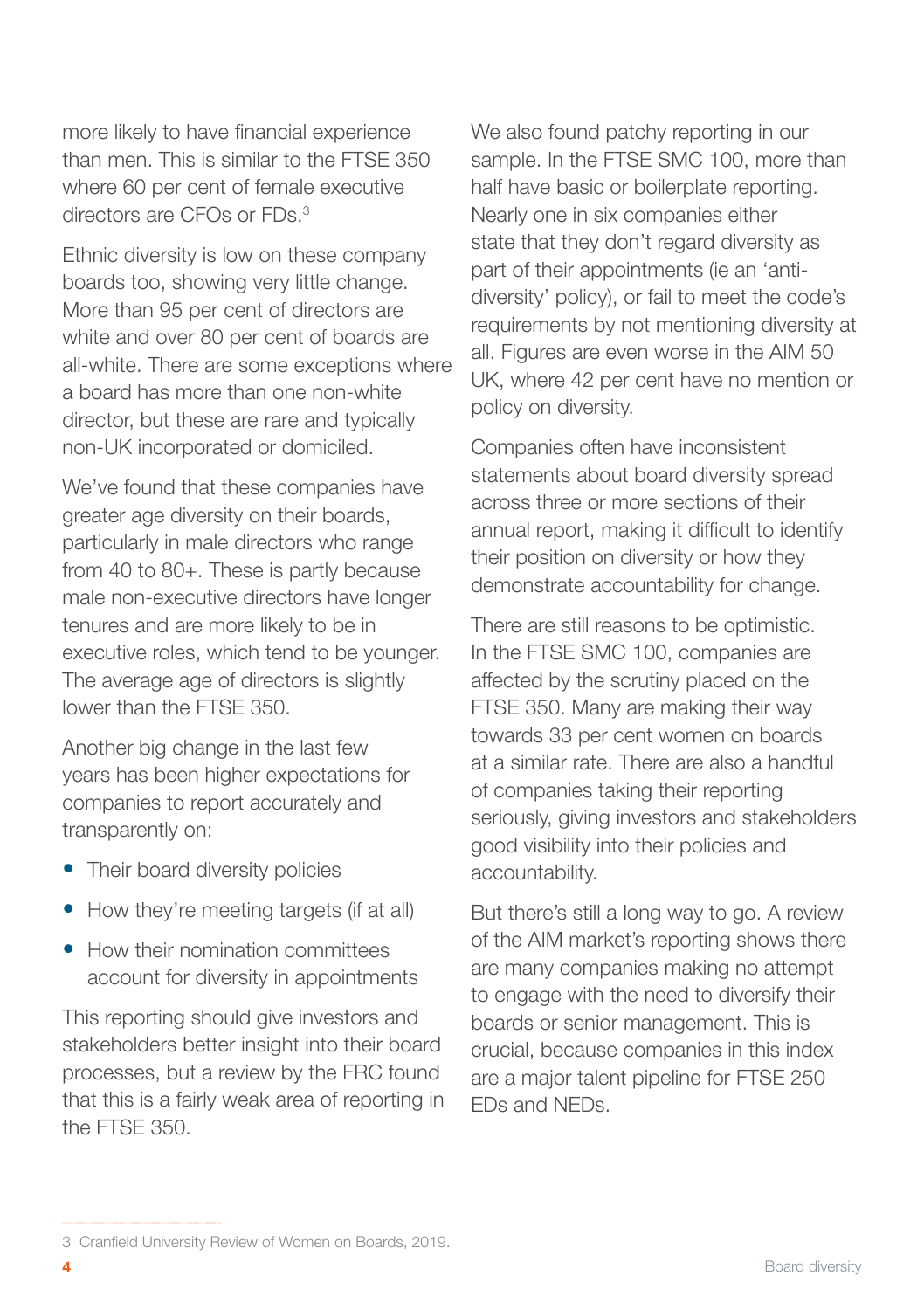# **Highlights**



**Directors** in these indexes are slightly younger than in the FTSE 350

42% of the AIM UK 50 and

8% of the FTSE SMC 100 have no mention of board diversity in their annual report.

Men have a broader range of ages, ranging from 30 - 80, while the majority of female directors are aged 50-59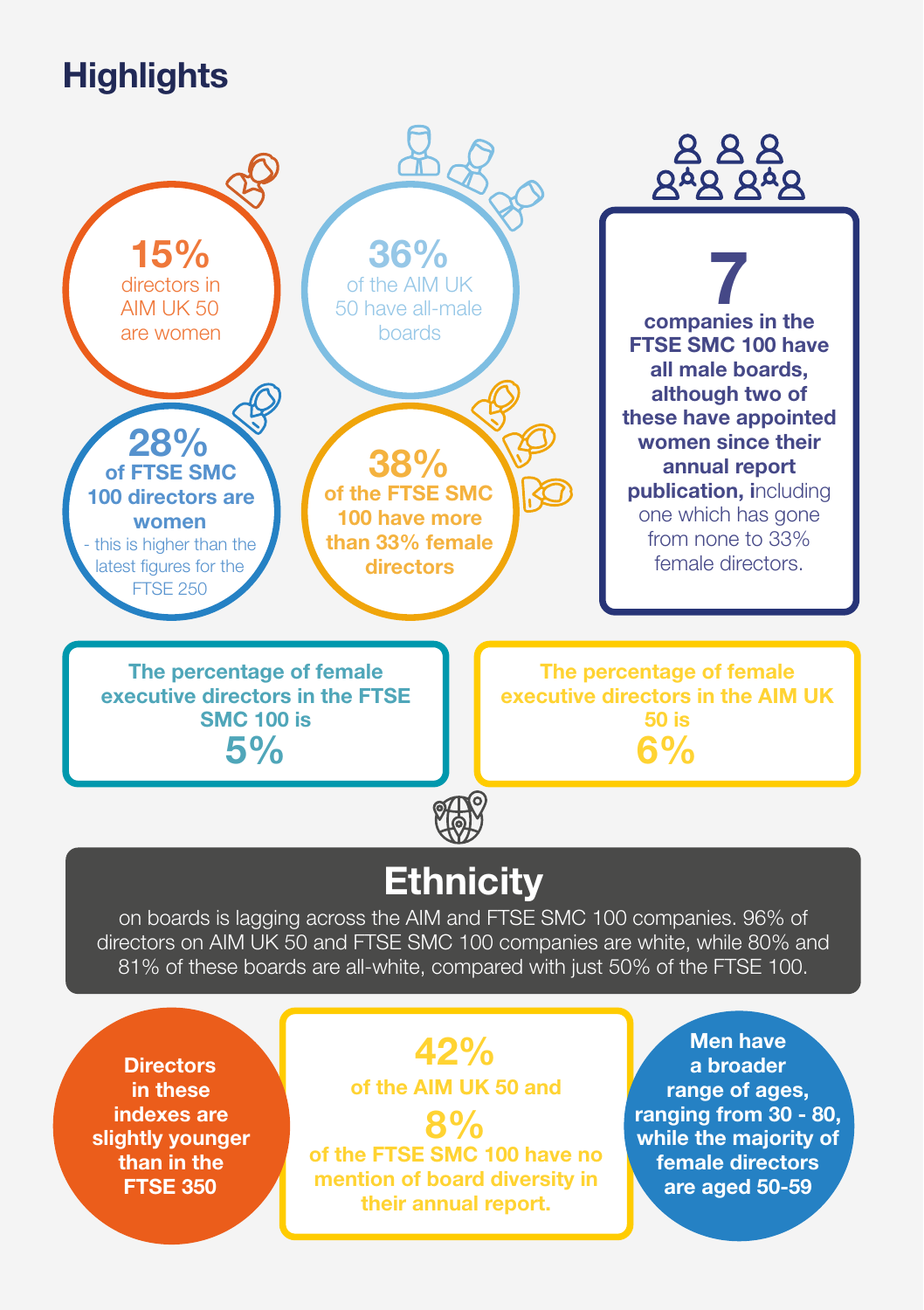## Board diversity

#### Gender

Overall, gender diversity on the boards of the AIM UK 50 companies is only slightly higher than the FTSE 350 was a decade ago, with 15% women directors (of a total of 329 directors). Most concerningly, over a third (36%) still have all-male boards. Since the annual reports were published, 43% of new directors are women - an encouraging percentage, although this is only nine women.

The proportion of women in executive roles is also low: women make up just 4% of executive directors and only one of these is a CEO. This is actually in line with the FTSE 350 now, and the executive director pipeline is notoriously slow. There are two women in Chair roles and another three female Senior Independent Directors (SIDs). One of the biggest challenges to progress is the 'One and Done' mentality - where boards appoint a woman to meet their diversity requirement but show little appetite for a second. It is encouraging to see companies avoiding this - Of the companies that have women directors, nearly half (15) have more than one female director, and eight companies (16%) have already met a target of 33% female board representation.

Gender diversity of the FTSE SMC 100 is higher than in the AIM UK 50 and is also, perhaps surprisingly, higher than the FTSE 250. Of the 607 directors in the FTSE SMC 100, 28% are female, taking into account appointments made since the last annual report, of which 44% were female. This is a notable shift and suggests that the tide may be turning on companies that have traditionally had very limited gender diversity, and are beginning to recognise the benefits of further diversity at Board and senior management levels.

There are six female executive directors in the FTSE SMC 100, representing 5% of all executive roles. Of these six, all but one are in CFO roles, suggesting CFO routes may be easier for women to reach executive board level than CEO. Five companies have a female chair and 19 have a female in the Senior Independent Director (SID) role - this represents a quarter of all SIDs in the FTSE SMC 100<sup>4</sup>. Since the annual reports have been published this has changed slightly: another two female executive directors have been appointed, including the only female CEO in the FTSE SMC 100.

|               | <b>FTSE SMC 100</b> | <b>AIM UK 50</b> |
|---------------|---------------------|------------------|
| Female execs  | 6                   |                  |
| Female CFOs   | 5                   | 3                |
| Female CEOs   |                     | $\mathbf{2}$     |
| Female Chairs | 5                   | 2                |
| Female SIDs   | 19                  | 3                |

4 26 companies do not have a SID listed.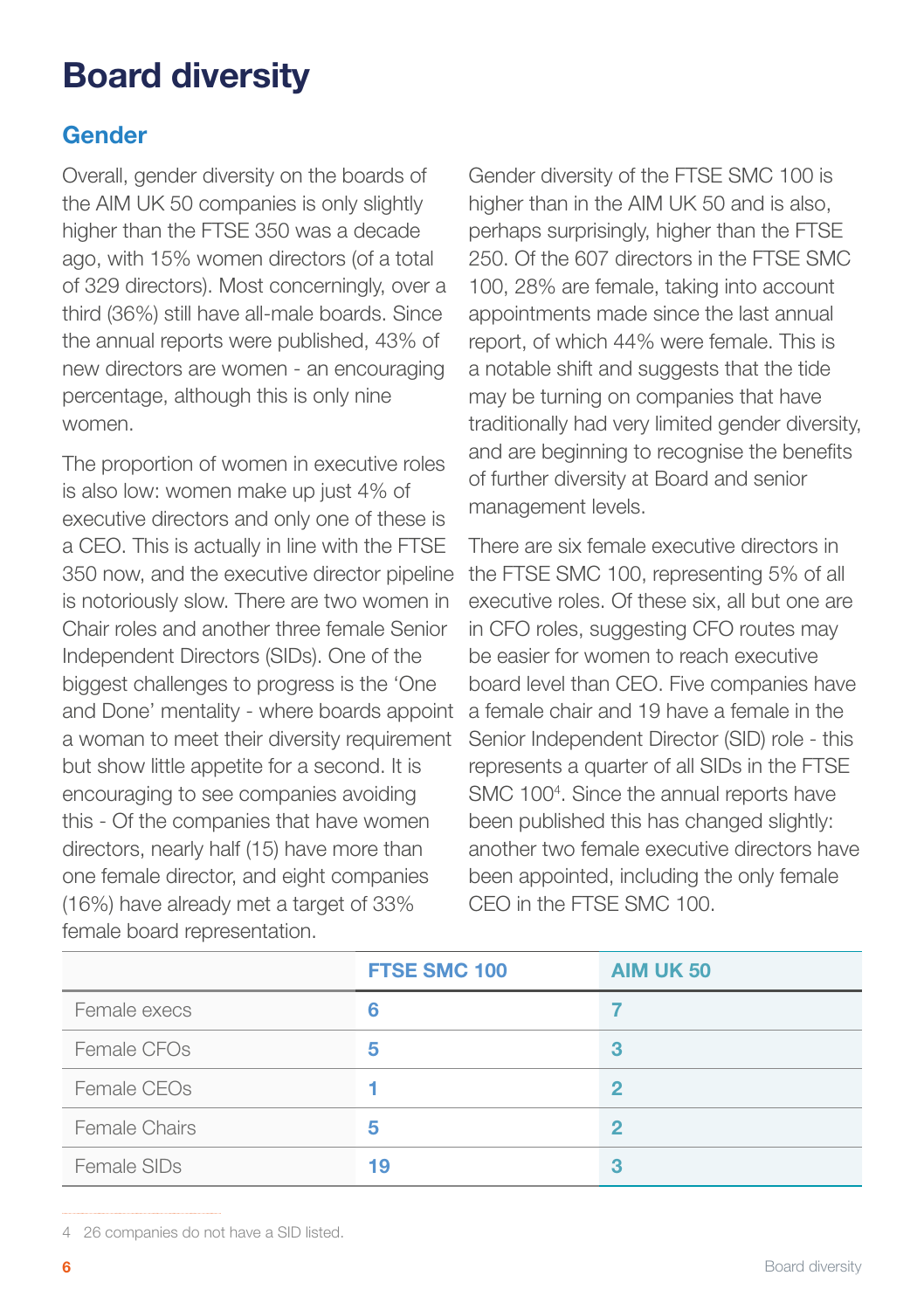#### Gender diversity of FTSE Small Cap 100

(including appointments since annual report publication)



Gender of AIM UK 50 directors

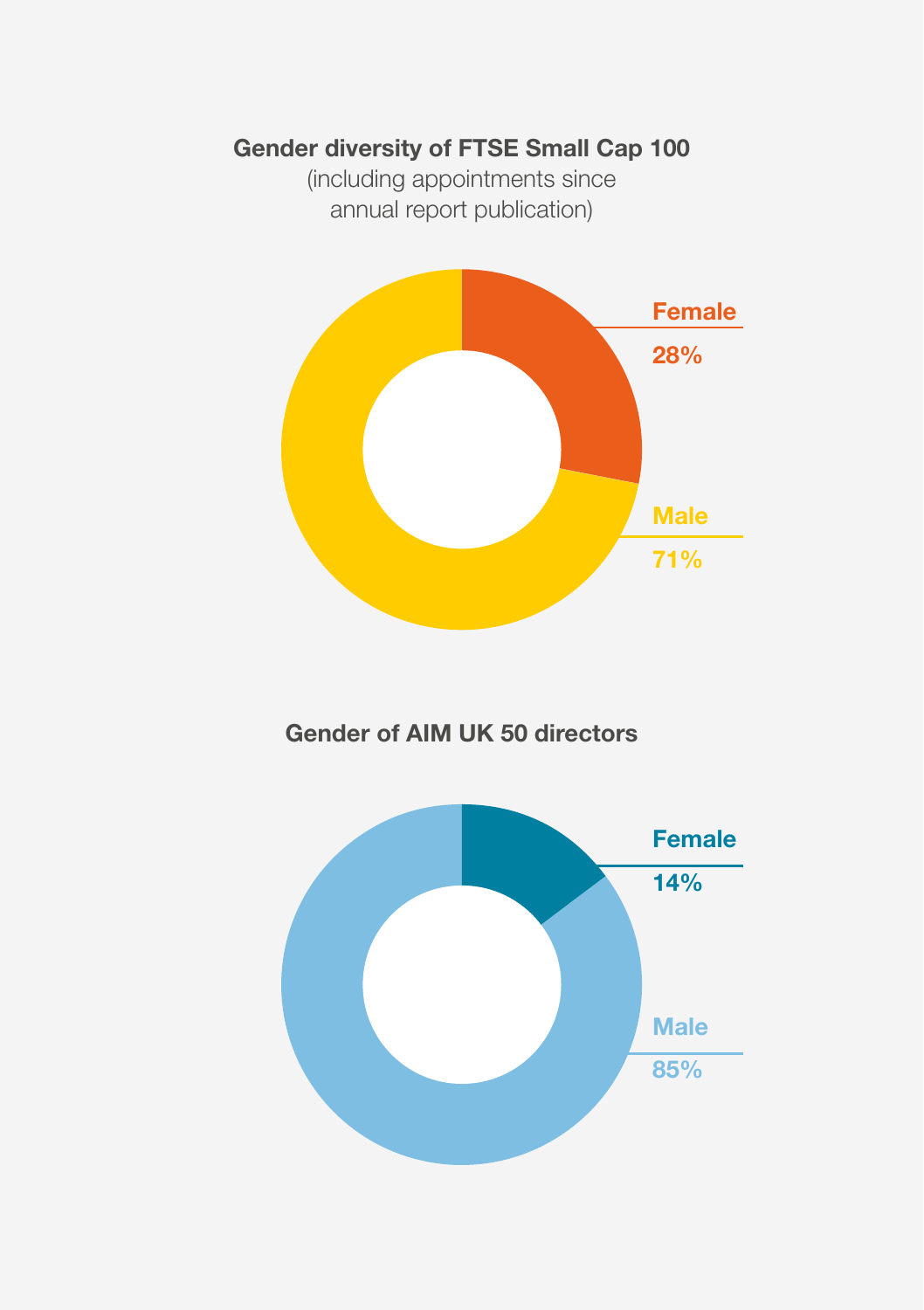#### **Ethnicity**

The Parker Review<sup>5</sup> drew attention to the lack of directors of colour on FTSE 350 boards, setting a target for boards to have 'One by '21', ie one director of colour on every board by 2021, and for the FTSE 250 to have one by 2024. Their review found, in 2017, that only 8% of the director population of the FTSE 100 are people of colour, a total of 85 people across 49 companies, with 51 all-white boards.

Our data shows that ethnic diversity is worse in the AIM UK 50 and FTSE SMC 100. In the AIM UK 50, at least 96% of Directors are white and 80% (40 out of 50) of companies have all-white Boards. Of the non-white directors, only one is female.

The percentages are similar in the FTSE SMC 100; 4% of directors are from Black, Asian or minority ethnic backgrounds and 81% of these 100 companies have all-white boards. Nine out of the 27 non-white directors (25%) are women.



#### Ethnic diversity on Boards

#### Age

In the last decade the average age of directors in the FTSE 150 has risen by 2.1 years, and now sits at 60<sup>6</sup>. This is surprising given that board gender diversity has increased during that time, and that women directors tend to be younger. Directors in the AIM UK 50 and FTSE SMC 100 are younger than their FTSE 150 counterparts, with the average age at 57 and 59 respectively. As we would expect, NEDs and Chairs are consistently older than execs; the average age of non-executive directors is 59.7 in the AIM UK 50 and 60.2 in the FTSE SMC 100, and the average age of executive directors is 53. This is slightly below the average for FTSE 150 (54.3).

As in the FTSE 350, we find that the AIM and FTSE SMC 100 female directors are

<sup>5</sup> A Report into the Ethnic Diversity of UK Boards. Final Report, The Parker Review Committee, 12 October 2017.

<sup>6 2019</sup> UK Spencer Stuart Board Index.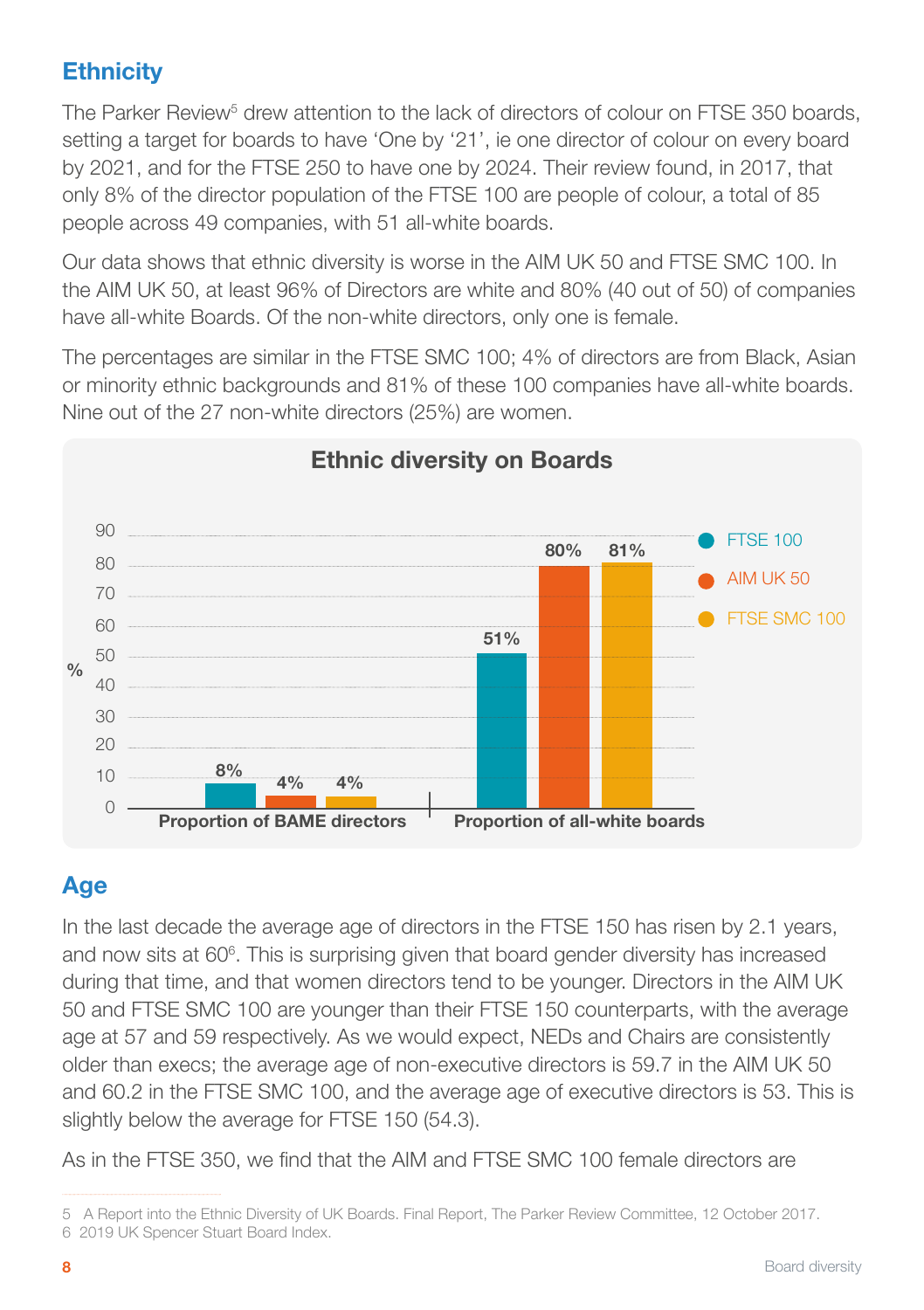slightly younger than their male counterparts. In the AIM UK 50 the average age is 56 for women and 57 for men, in the FTSE SMC 100 it is 56 for women and 60 for men.

We see some interesting differences when we look at the range of ages for men and women. In the AIM UK 50 the range is much wider for men directors. The only directors under 40 are male (all executive roles), there are 24 over 70 and one director over 80: all are white and male.



We observe similar findings in the FTSE SMC 100. The youngest and oldest directors are both men (30 and 80, respectively) while a large majority (56%) of women directors are in their 50s, compared with just under a third of male directors. This highlights two key findings - first it represents that executive directors are much more likely to be men than women, and that older NEDs with longer tenures with the company are much more commonly men.



\* Unable to obtain information on the age of the directors of three companies.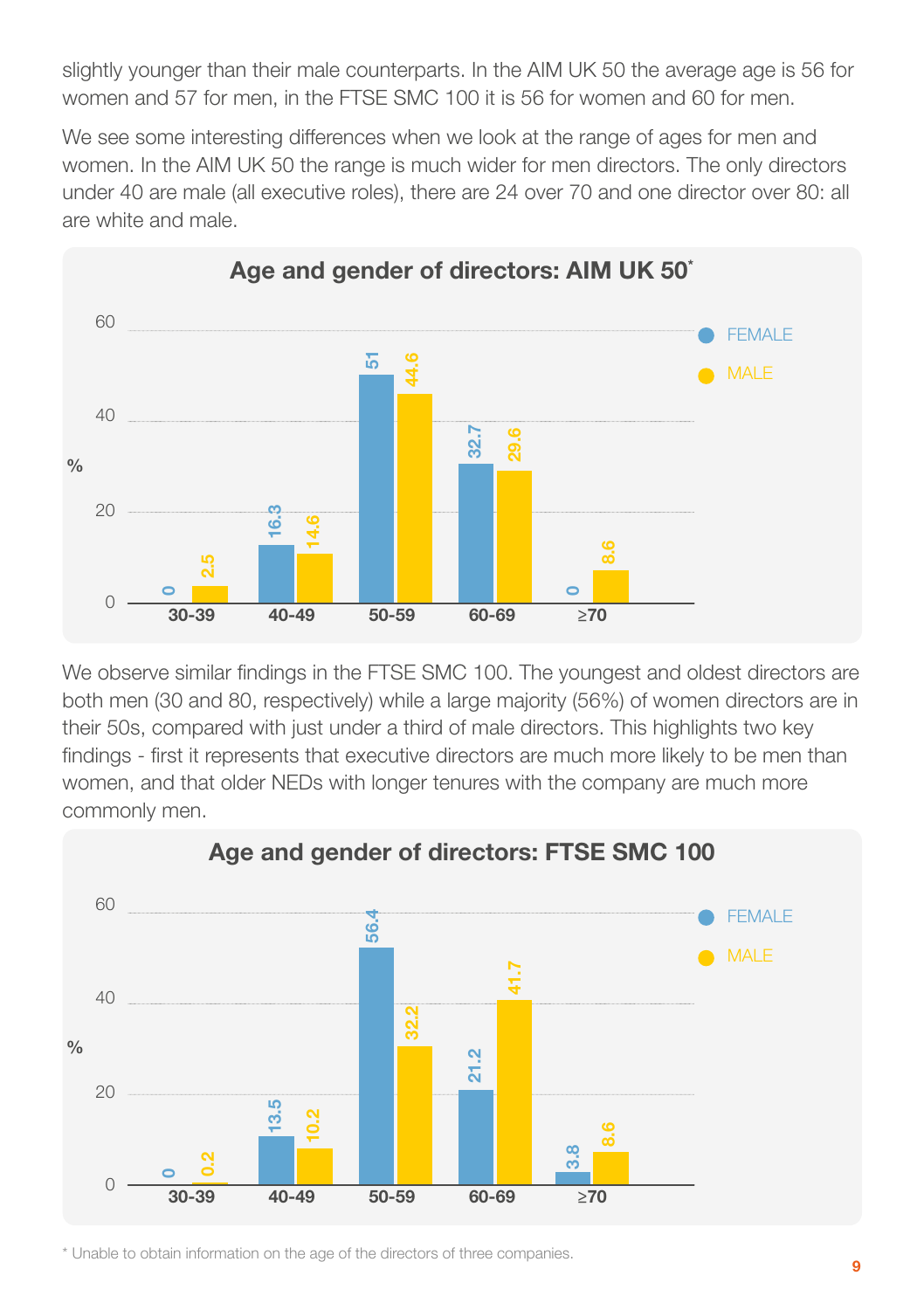#### **Tenure**

Tenure of directors in the AIM UK 50 tends to be longer than in the FTSE 350 and the FTSE SMC 100, in large part because a number of directors for AIM companies are founder directors or are closely associated with the company more fundamentally<sup>7</sup>. Across the AIM UK 50, 3% directors have been in place for more than 20 years, and 17% for more than ten years. Generally women have shorter tenures: 53% of women directors have a tenure of less than 3 years compared with 41% of men, and this gives us a clear picture of how recent the focus on diversity is to AIM company boards.



<sup>7</sup> It should be noted that the data in annual report often does not capture the full tenure of long standing directors of companies that have been involved in restructurings or takeovers, and the numbers may therefore be much longer in some cases.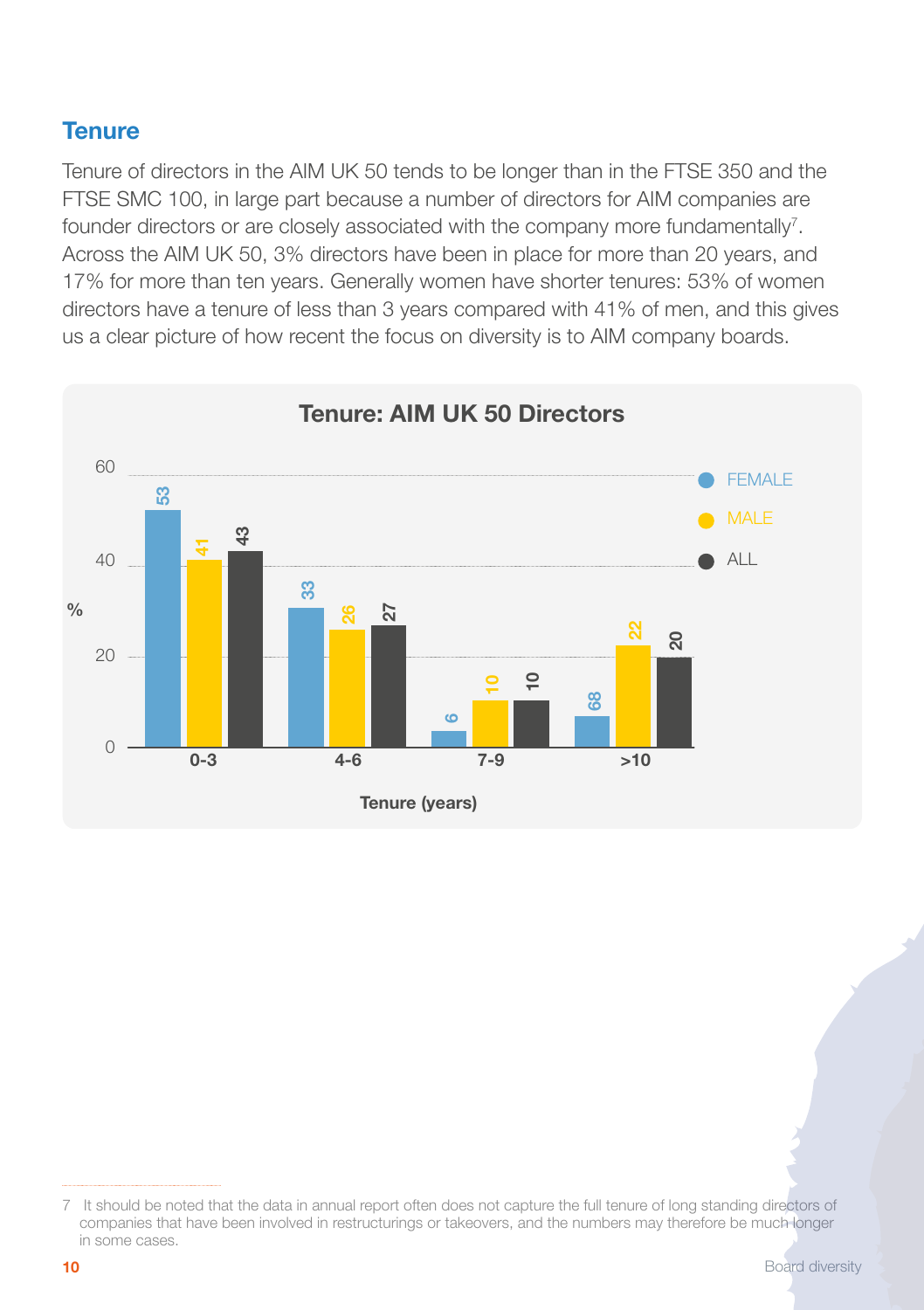While overall tenure is shorter in the FTSE SMC 100 companies than in the AIM UK 50 companies - an average of 4.6 years compared to 6 in AIM. We see the same trend around gender; women directors have shorter tenures than their male counterparts. Thirty-two percent of male directors in the FTSE SMC 100 have been in place for more than six years, compared with only 14% of female directors, and of the 65 directors who have been in place for more than a decade, just four are women.



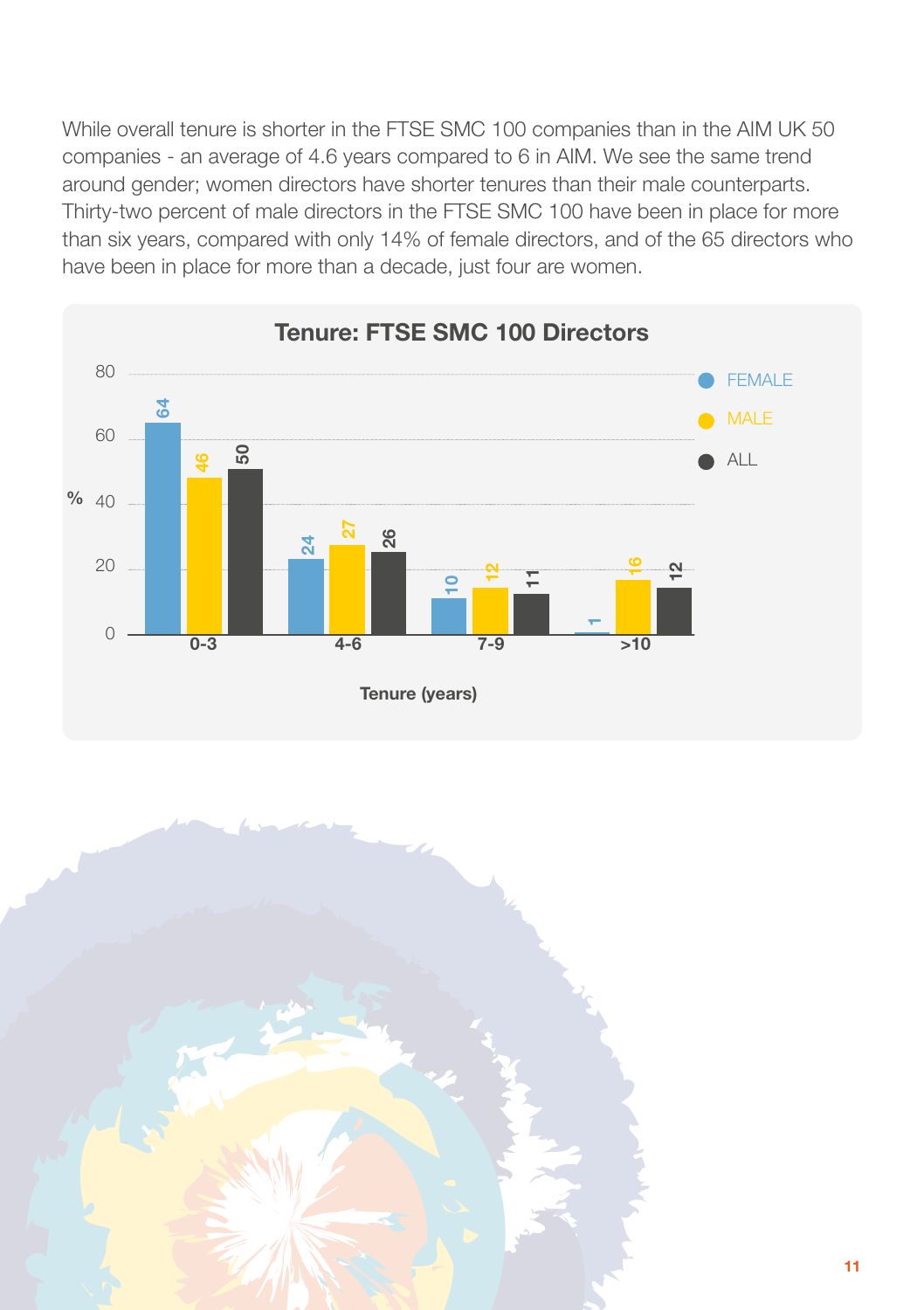# Reporting on Diversity

How a company reports on diversity - both at board and senior management level - can give us a valuable insight into how seriously they are taking it; whether they have a clear Board Diversity policy, and if they consider diversity to be important in appointments and succession planning. For those companies following the UKCGC this is expected as part of their annual reporting, alongside statutory reporting on the composition of the board, senior management and employees as a whole, mandatory for quoted companies (i.e. not AIM), and their gender pay gap which is mandated for all companies over 250 employees. In both cases, the reporting requirement should be driving discussion at board level.



Overall, reporting on diversity in the AIM UK 50 is less informative, both in comparison to the FTSE 350 and the FTSE SMC 100. 42% of the AIM UK 50 have no mention of board diversity in their annual report. Another 42% include a simple or boiler-plate response - a statement of commitment to diversity but with no specific details. Only eight companies have reporting that gives additional detail<sup>8</sup> with only 9 companies explicitly stating they have a diversity policy. Just two set any measurable objectives for board gender diversity, while 18% mention gender as part of their director succession planning. 22% discuss initiatives they have in place for increasing gender diversity at their senior management level.

<sup>8</sup> These categories are broadly consistent with the methodology employed by the FRC and University of Exeter in their review of Diversity Reporting in 2018.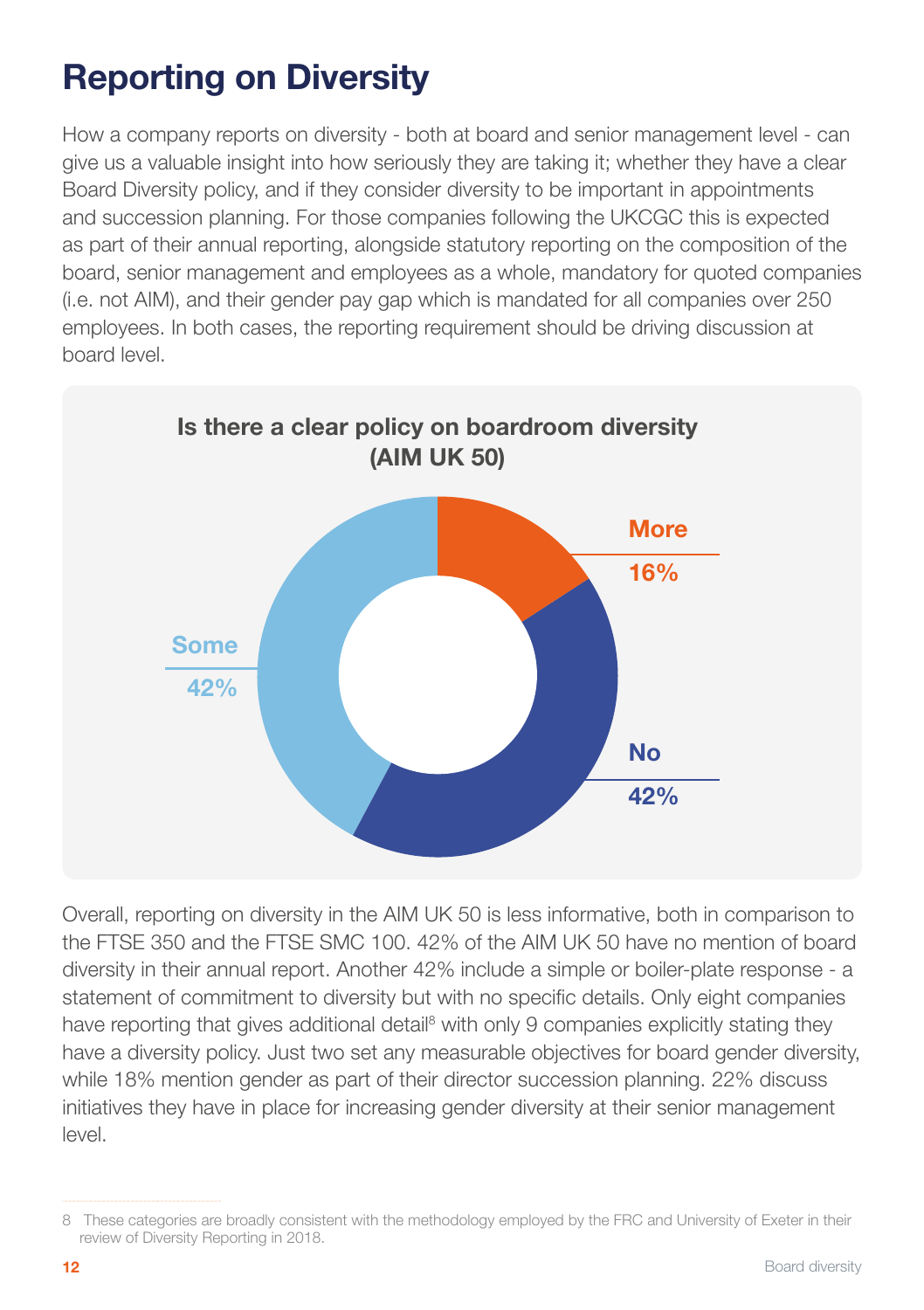Perhaps unsurprisingly, those companies in AIM that follow the UKCGC rather than the QCA code (38% of the AIM UK 50) are slightly more likely to have a clear board policy on diversity. This suggests that the regulatory pressure - even in a comply or explain format - is a driver for change. However it still means there are companies failing to meet the requirements of the UKCGC.

A fifth of companies in the AIM UK 50 have a policy that explicitly mentions board ethnic diversity. Only two mention it as part of their director succession planning, and none set any measurable objectives. Four companies mention initiatives they have for increasing ethnic diversity at senior management level, although none of them demonstrated meaningful commitment to these initiatives (for example including targets or periodic review.)

#### FTSE SMC 100

Reporting on diversity in the FTSE SMC 100 is generally better than in the AIM UK 50, and largely in-line with that of the FTSE 2509 , again suggesting regulatory pressure makes an impact. 86% have some description of an approach to boardroom diversity. Another 6% explicitly state that they do not have a policy on board diversity, and that they recruit based on merit or on skills and experience. Eight percent have no mention of diversity at all, failing to meet the requirements of the Code.



<sup>9</sup> Board Diversity Reporting, September 2018. [https://www.frc.org.uk/getattachment/62202e7d-064c-4026-bd19](https://www.frc.org.uk/getattachment/62202e7d-064c-4026-bd19-f9ac9591fe19/Board-Diversity-Reporting-September-2018.pdf) [f9ac9591fe19/Board-Diversity-Reporting-September-2018.pdf](https://www.frc.org.uk/getattachment/62202e7d-064c-4026-bd19-f9ac9591fe19/Board-Diversity-Reporting-September-2018.pdf)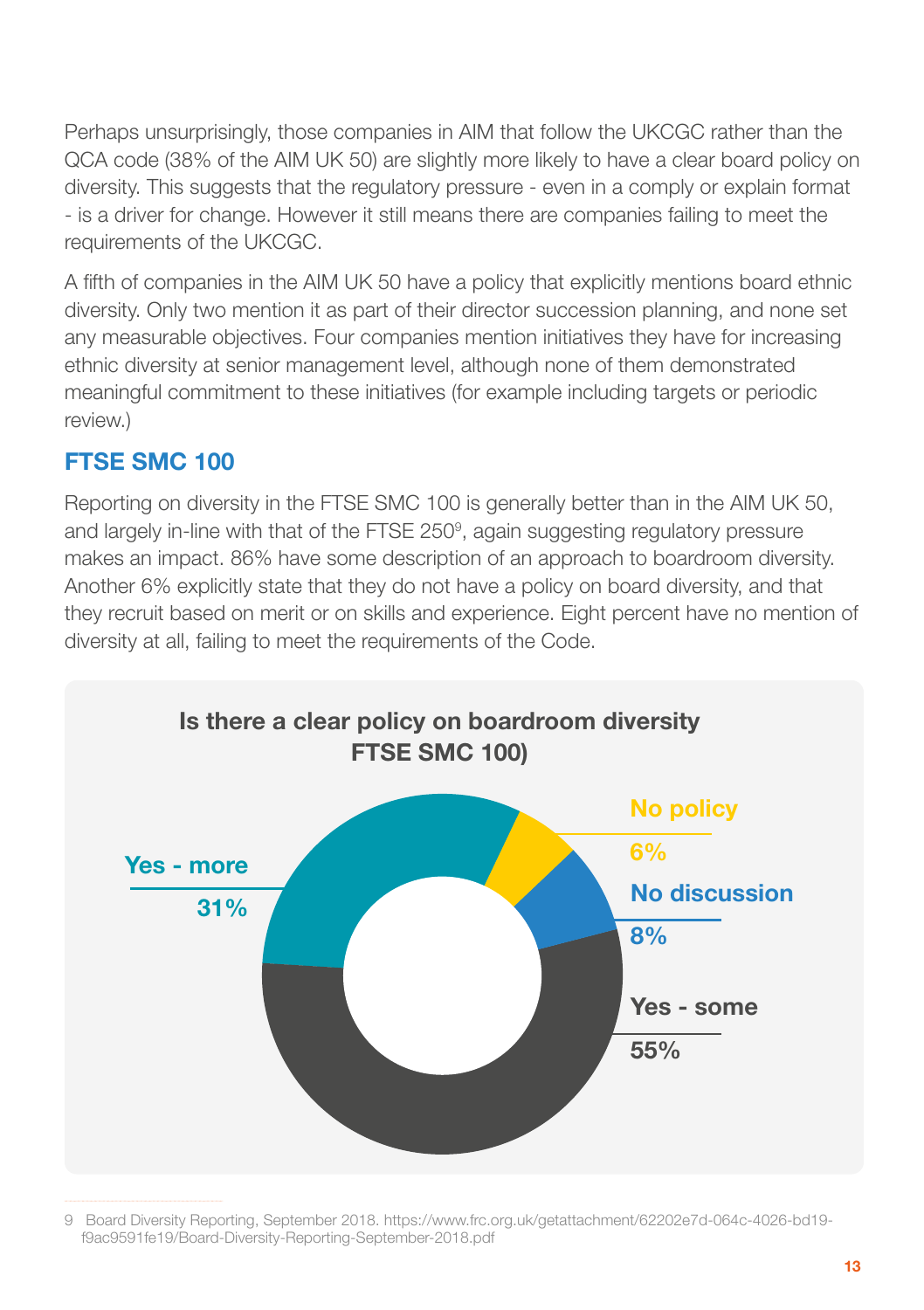More than half (55%) only provide relatively minimal or boiler-plate descriptions; for example by stating that that their policy on board diversity is that "the Board should have a broad range of skills, and that consideration is given to the recommendations of the Code and other guidance on boardroom diversity". Nearly a third (31%) provide extra detail. These companies for example states that "we believe that it is in the interests of shareholders that board appointments are made on the basis of merit but also believe that there are substantial benefits to be had from having a Board composed of a diverse range of individuals, who are able to contribute to boardroom deliberations from different perspectives". These proportions are almost identical to the FTSE 250 in 2018, where 58% of companies had a simple or basic gender diversity policy and just over a third provided more detail.

42% of FTSE SMC 100 companies mention that gender or ethnicity is a factor in director succession planning, although some of these only include a cursory mention. Just eight companies set measurable objectives for gender diversity at board level. Nearly a quarter (24%) mention that diversity is part of the board evaluation process - an encouraging proportion but one that could be much higher.

It is notable that while 86% of the FTSE SMC 100 explain their approach to gender diversity, only 46% actually describe this as a board diversity policy, despite reporting requirements stating companies should have a diversity policy. We found many companies which, for instance, state they do not have a formal board diversity policy but also state that when they recruit directors they pay regard to the need to have a diverse board, and also report on that diversity. This may then suggest a confusion in reporting, where boards assume a Diversity Policy is synonymous with setting diversity targets.

Given that under the requirements of the Code (and for the FTSE SMC 100, the FCA's Disclosure Guidance and Transparency Rule 7.2.8A), companies have to describe their "diversity policy" or explain why you don't have one, it is concerning to see such patchy reporting and such reluctance to develop or report on a clear policy, even when they do clearly have an approach to diversity.

It is also common for companies to have statements about board diversity spread across three or more sections of the annual report, and in some cases having contradictory reports - stating in one section that they do not have a policy and then in another that they do. This confusion makes it difficult to identify those companies that are not supportive of diversity from those who have considered it but are not effectively reporting on it, making accountability difficult to ascertain.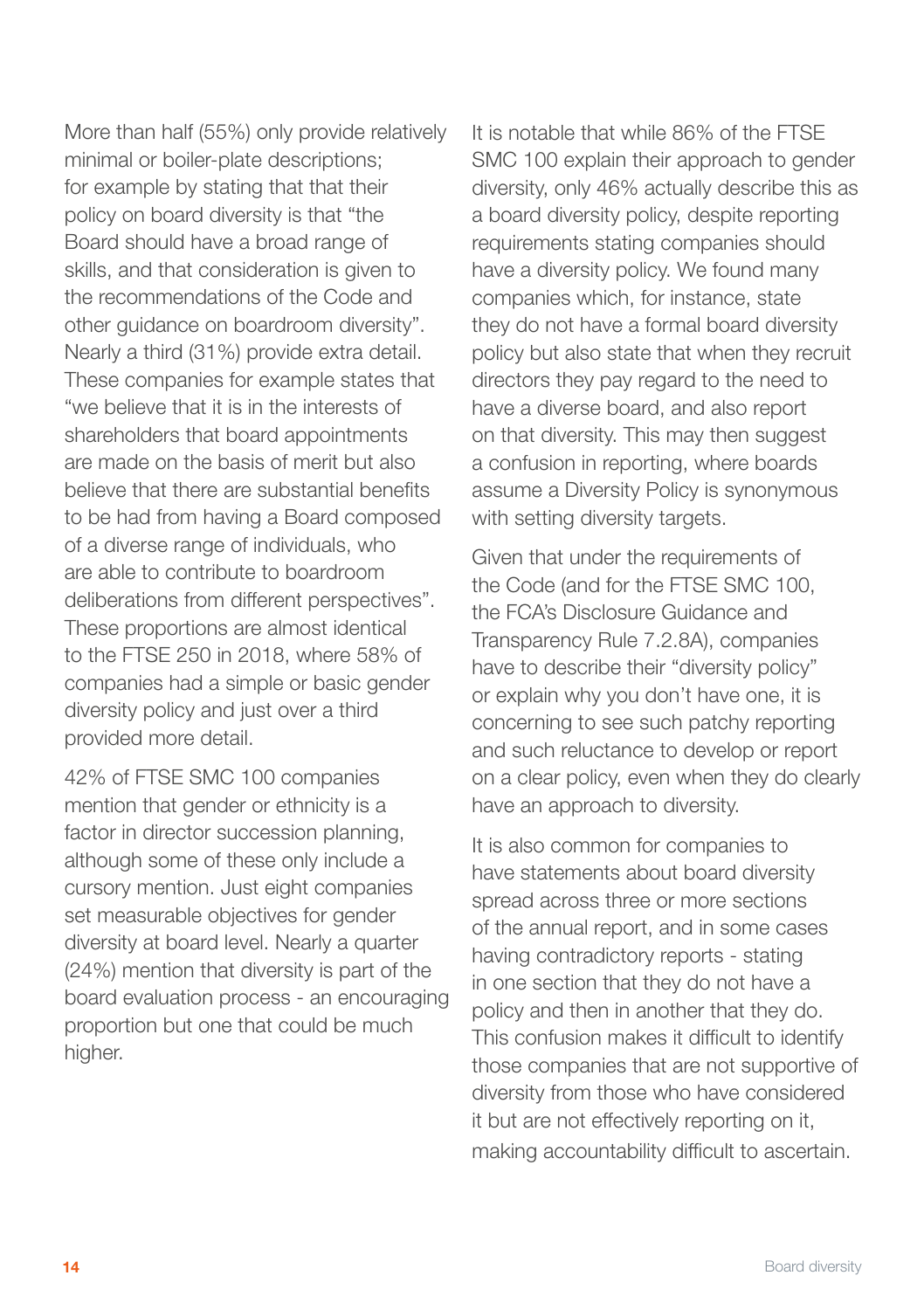# **Methodology**

This review covers the companies in the AIM UK 50 Index and the 100 largest companies in the FTSE Small Cap Index as at 30 September 2019. The data was collected from the companies' latest annual reports, published up to and including 31 October 2019. Given that some of the annual reports had been published up to 11 months previously (and that they can be out of date by the time they are published) we also reviewed appointments made between the date of publication of the annual report and 31 October 2019 using Companies House data and companies' regulatory announcements and websites, to get an up-to-date picture of the board. We excluded any companies registered outside the UK, to ensure a certain level of non-financial information in their annual reports.

Data on gender and ethnicity of directors was gained from companies' reporting. Ethnicity, where not reported, was assessed using the same methodology as the 2017 Parker Review<sup>10</sup>, which is an exemplar in this area. As they also acknowledge, assessment of people's ethnicity and race is not always clear cut, and the language used to describe directors' ethnicity is also imperfect. Nationality and country of residence was obtained from Companies' House data and companies' annual reports.

We used the same methodology as the Parker review in our assessment of directors' ethnicity. We are also aligned with the Parker review in our use of the term 'directors of colour', namely that there is no noun/group of nouns would be perfectly suitable to capture this, and we use the broad term "people of colour" to capture individuals with evident heritage from African, Asian, Middle Eastern and South American regions. We also use the term "non-white" directors in this report, but acknowledge the imperfections inherent in defining any group of people by their relationship to whiteness.

We also reviewed the quality of diversity reporting of these companies. This analysis followed a similar approach to the review by the FRC and the University of Exeter into board diversity in the FTSE 350<sup>11</sup>, which looked at how companies discuss diversity in their annual reports. We looked for references to diversity throughout the front end of the report, looking for references to diversity policies or initiatives. The quality of reporting in these areas was addressed using the same categories and description. Our data was cross checked by two researchers to ensure consistency in the judgment of reporting quality.

<sup>10</sup> Diversity of UK Boards – Sir John Parker, The Parker Review Committee (November 2016)

<sup>11</sup> Board Diversity Reporting – FRC and University of Exeter Business School (September 2018)